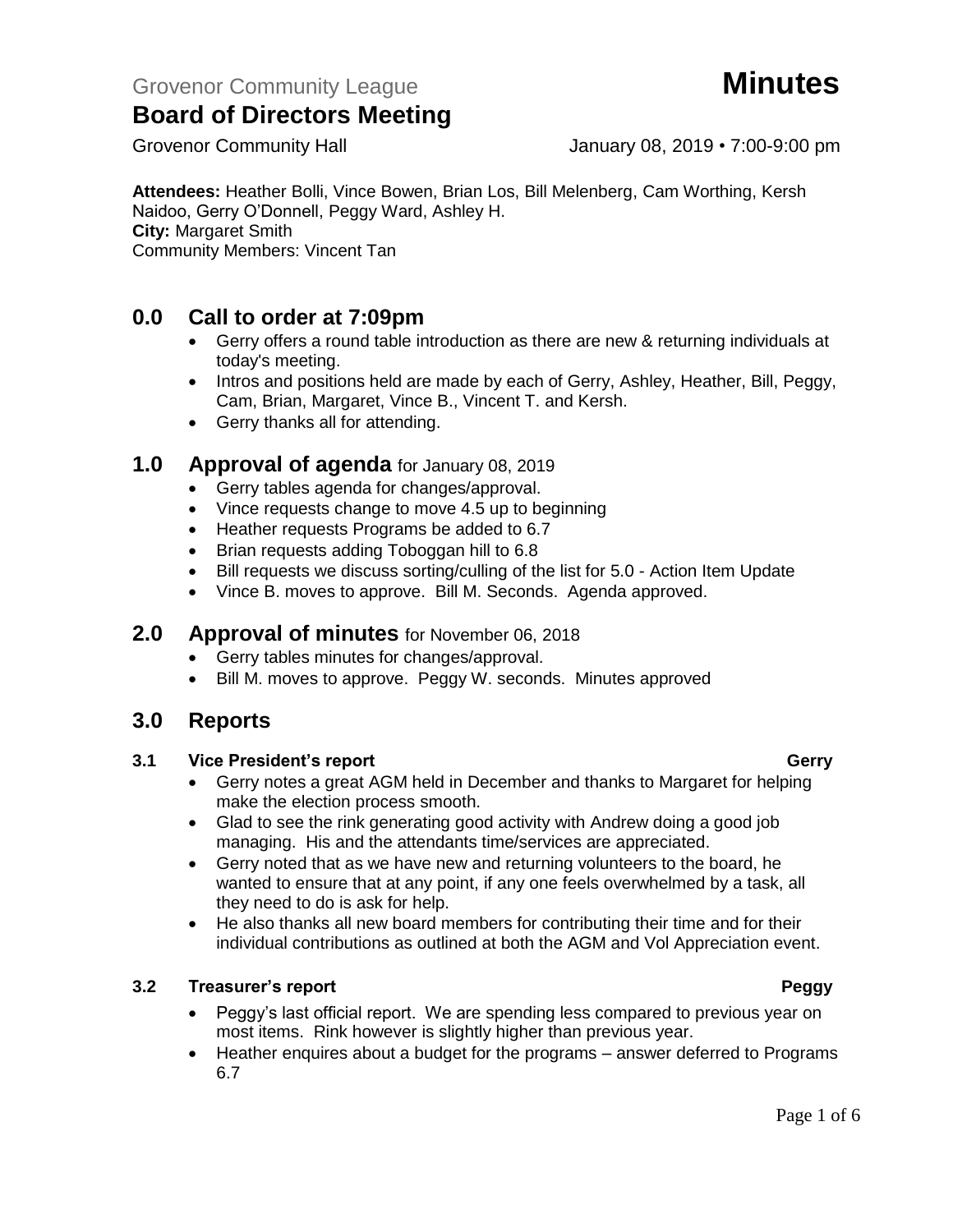Grovenor Community Hall Grovenor Community Hall January 08, 2019 • 7:00-9:00 pm

- Casino account need to ensure there is sufficient funds to cover utilities, etc. until replenished by next round of funding.
- Balances as at Nov 30'18 included below.

### **3.3 Civics report Gerry**

- Gerry has reviewed all notifications sent by the City for variances, etc. Nothing of concern has been received.
- Indicates that if a concern is noted, it would be brought forth to the next board meeting or earlier via email.
- Most recent notices are circulated to attendees.

### **3.4 City of Edmonton report Margaret**

- Margaret advises of grant application deadlines
- $\bullet$  CLIP March 27'19
- CLOG April 24'19
- Raises question on dates for Abundant Communities Group and Dog Off Leash teams to come out
- Indicates that best to do two separate dates as need a half hour for each
- All indicated Abundant Communities best for Feb and Dog Off Leash in March Margaret to confirm.

## **4.0 Old business**

### **4.1 Sports report Rosa**

- The Indoor Soccer Season will be starting to wrap up at the end of the month/first week of April.
- The U7 Mixed team (Crozier) are enjoying their games. Their game consists of 20 Skills & Drills and then a 40 minute game.
- The U9 Boys team (Marshall) is in Tier 5X and is sitting in 4th currently. If they should end up as one of the top 2 teams in their tier, they will advance to City Finals.
- The U9 Girls team (Chaput) is in Tier 6 and tied for 3rd. The top 4 teams in each tier will advance to City Finals.
- The U17 Boys team (Ficko/Appleby) is currently in Tier 4 and in first. The top 4 teams will advance to City Finals.
- Registration for the Outdoor Soccer will start February 1st.
- Request to have soccer info place on social media

### **4.2 Website position (Keaton) update Heather Heather Heather**

- Heather updates that Keaton is no longer available.
- Allan indicated interest and agreed with Heather to assume responsibility of the role as discussed in email correspondence.
- Heather moves to nominate Allan Bly as Website Coordinator. Vince B. seconds. All in favour. Nomination approved.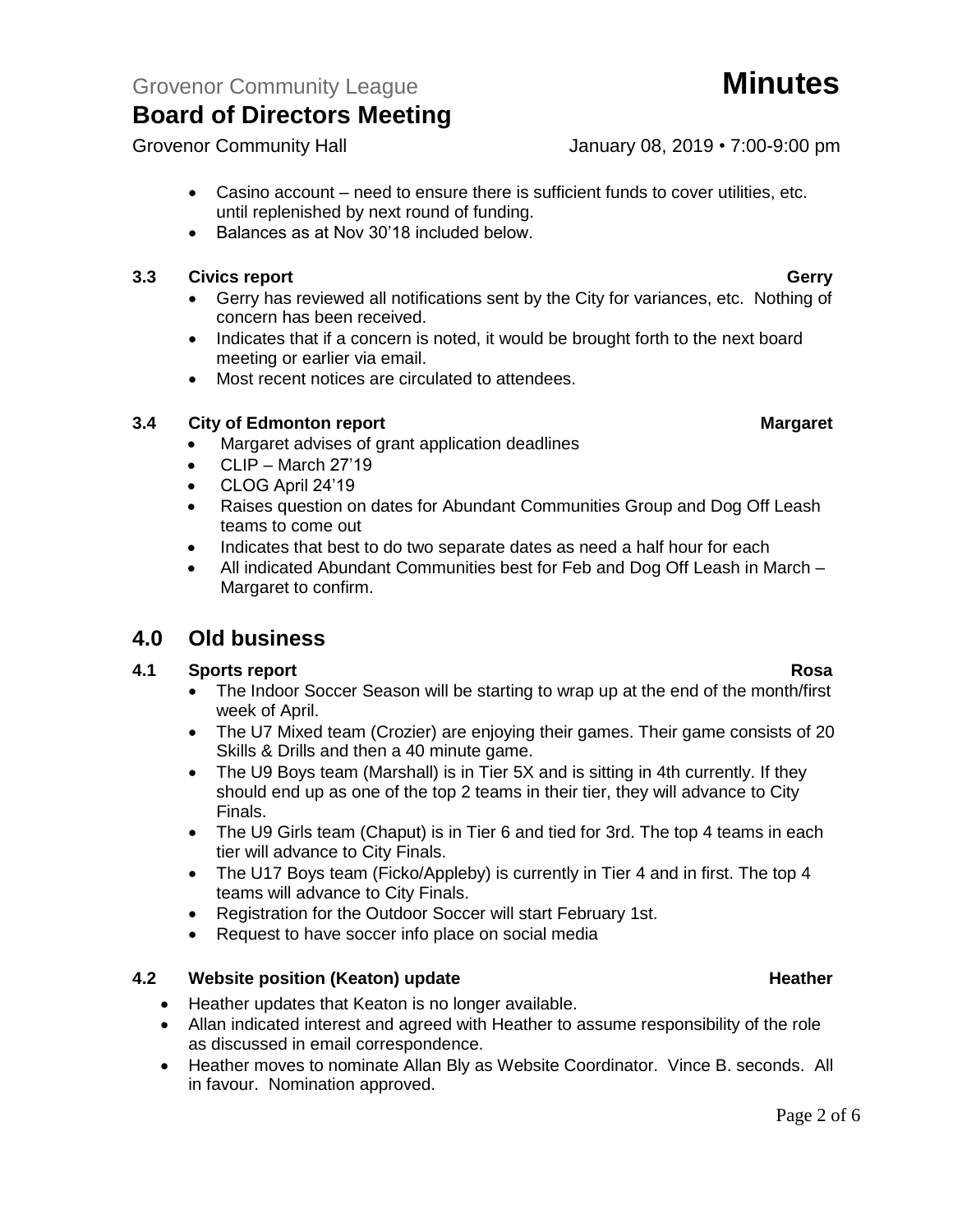Grovenor Community Hall Grovenor Community Hall January 08, 2019 • 7:00-9:00 pm

## **4.3 Facilities status update (Hall) Vacant**

- Position is currently vacant and league is looking for a suitable candidate.
- Ashley indicates that she has a contact that can support general maintenance (paid) for the league if required. She will send the contact particulars after the meeting.

### **4.4 Rec Centre and Ice Rinks update and Rentals Vacant**

• As above in 4.3.

### **4.5 Church Rental Agreement Ashley**

- Ashley brings forward several items for the board to consider
	- $\circ$  Who is the contact with Allan's departure? Gerry/Kersh to act as points of contact in the interim. Vince offers to help as needed.
	- o Issues with church group, she feels uncomfortable to be around, use of hall as storage, clean up issues, over staying scheduled bookings, last minute bookings, key issues, cooking, no contract in place, etc. Pictures have been taken that can be used in discussion.
- Roundtable discussion amongst the board indicated best to proceed as follows:
	- o Following lengthy discussion, there were several alternatives submitted for consideration such as i) meeting with the church group to discuss concerns and provide them with a letter outlining all concerns with a short timeframe for resolution; ii) set a policy that stipulates only events or programs that involved / benefitted Grovenor residents directly would be eligible for rental of the hall; iii) since the current contract had expired and the issues raised by Ashley have been ongoing for over a year, consider providing a few months' notice and discontinue the rental agreement.
	- o Find out when we are committed to.
	- o Issues need to be discussed with church group soon as possible. (Gerry/Kersh/Cam)
	- $\circ$  Contract with strict expectations/quidelines needs to be in place, with clear indication of consequences.
	- o Rates need to be increased to standard pricing
- Ashley enquired who is responsible for snow clearing by the hall. Noted that Andrew and rec center team should be completing, if not, they should be advised.
- Supplies (Toilet paper/consumables) for rec center Ashely will purchase and be reimbursed by league as required.

| 4.6 | Emails to be set-up for Board - status update<br>• Rob not in attendance. No update rec'd.                                                   | <b>Rob</b>   |
|-----|----------------------------------------------------------------------------------------------------------------------------------------------|--------------|
| 4.7 | Hall Sign - status update<br>Brian updates to advise reflective lettering to be ordered.<br>$\bullet$<br>• Cost to be included in CLIP 2019. | <b>Brian</b> |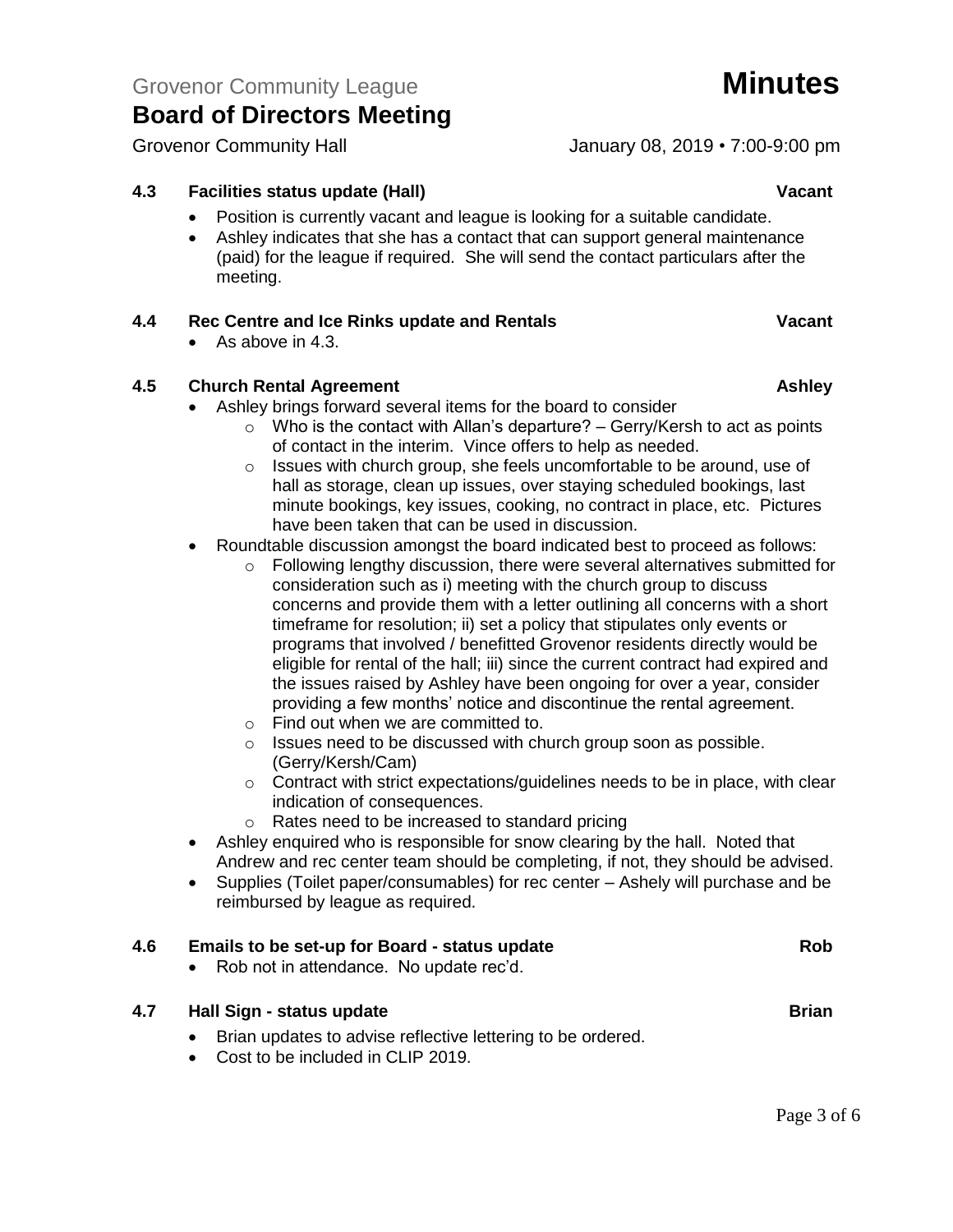## **4.8 Eaves trough repairs status update Brian/Bill**

- No update/progress.
- Bill undertakes to make a second call to see if work can be completed prior to spring to avoid icing issues seen last year.

## **4.9 Contract policy update Heather Heather Heather**

- Expect update from pro bono lawyer at the end of the week on review of employment/rental/program contracts.
- More can be shared at next meeting and we have to be patient as we are getting a reduced price/no cost review from lawyer.

## **4.10 2019 Casino status update Rosa**

- We have a few people signed up but require many more.
- Request to have Casino Info placed on our social medial/website/newsletter/sign
- Bill will support calling previous volunteers.
- Vince will ask school to place notice in School Zone
- Gerry will ask Rosa to provide updated wording to advertise for casino volunteers to send to Heather, Rob and Vince for posting on website and social media.
- Will ask Andrew to update sign (Bill or Vince?)

| 4.11 | <b>Other old business</b>                                                                         | All         |
|------|---------------------------------------------------------------------------------------------------|-------------|
| 5.0  | <b>Action Items update</b> (for items not yet covered)                                            | All         |
|      | See attached<br>$\bullet$                                                                         |             |
| 6.0  | <b>New business</b>                                                                               |             |
| 6.1  | <b>Welcome new members</b>                                                                        | Bill        |
| 6.2  | Approval of Toni Kowalczewski as new treasurer<br>Nomination of Antoni Kowalczewski as Treasurer. | Gerry/Kersh |

• Peggy provides some related background information to Board and then moves to nominate Antoni Kowalczewski. Brian L seconds. All are in favour. Nomination is approved.

## **6.3 Draft 2019 Budget Gerry** Gerry Gerry

- Gerry presents annual budget for board to review, speaks to important items and circulates a copy for all to review.
- Requests inputs and or questions.
- Heather B moves to add \$1200 for 2019 Programs (see 6.7 below), Bill seconds, all are in favour, motion approved.

## **6.4 Draft 2019 Goals and Objectives Gerry**

• Gerry presents goals and objectives and speaks to important and ongoing items.

## Page 4 of 6

Grovenor Community Hall Grovenor Community Hall January 08, 2019 • 7:00-9:00 pm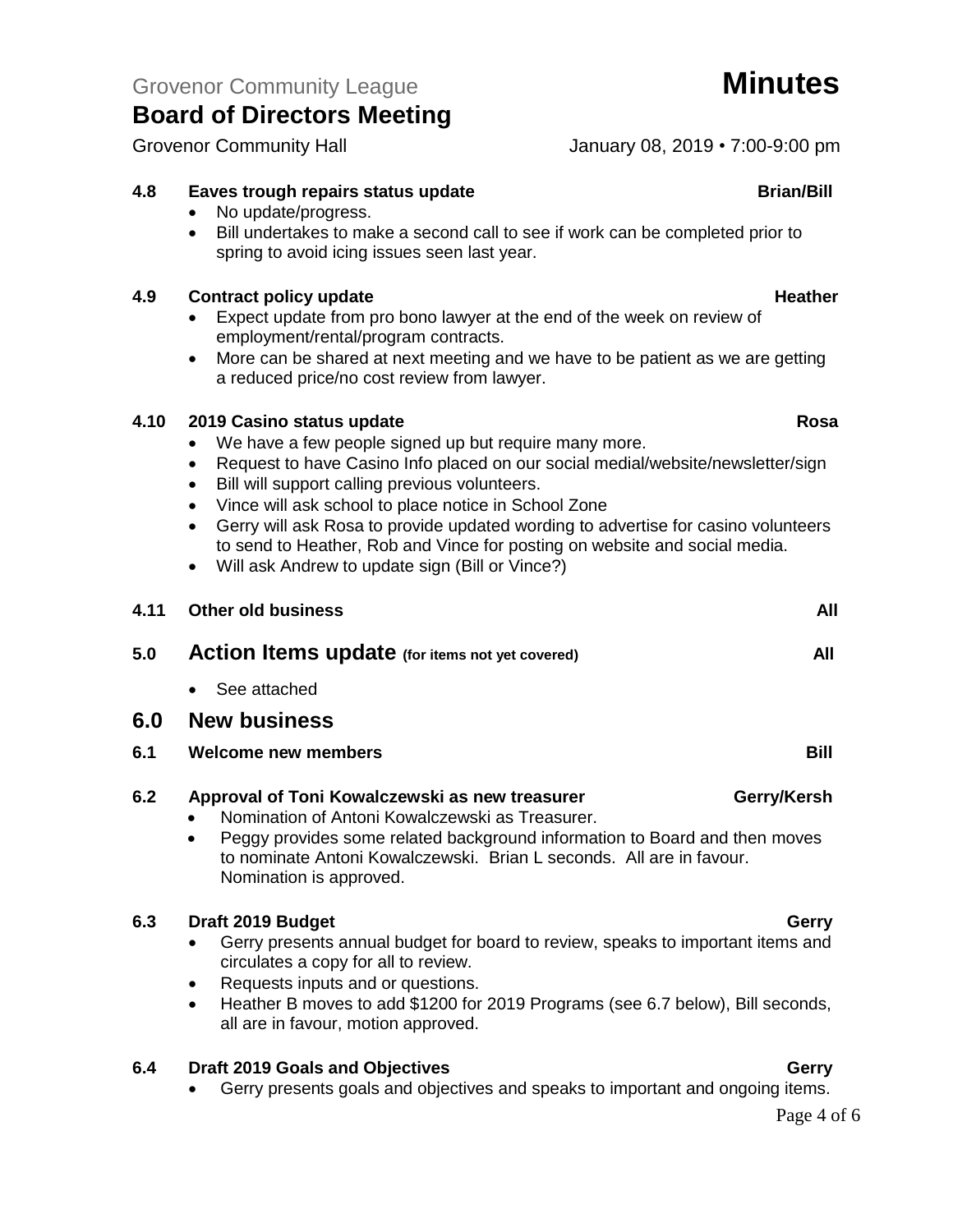### Grovenor Community Hall Grovenor Community Hall January 08, 2019 • 7:00-9:00 pm

- Copy is circulated for all to review and requests questions/comments.
- Bill M moves to approve, Peggy seconds, all are in favour, motion approved.

## **6.5 Proposal to collect membership fees at rinks Mariette/Brian**

- Gerry explained that Mariette had volunteered to implement an ongoing campaign at the rinks to interface with skaters who did not display current skate tags and request that they consider becoming a member of the community league; and provide them with a membership application forms to be completed with payment. Gerry advised that if there were any additional volunteers that would like to assist Mariette, they should contact her directly and offer their help. He had also previously asked Brian to drop off additional application forms with envelopes at the Rec centre for the attendants to provide to skaters without tags that they could drop off later at the hall mailbox. Brian advised that this had been done.
- Andrew will support this effort, however does not want cash kept on premises so will ask patrons to place their applications with cheques into the hall mailbox.

### **6.6 Toboggan Hill Brian**

- Brian enquires on how we can make our hill bigger to have kids enjoy tobogganing without having to leave the community.
- Margaret to enquire what permits/plans etc. are required from the city to undertake this project.

### **6.7 Programs Heather**

- Heather believes this will be more social than formal programs, regardless will bring people together and possibly get us more volunteers/board members with the following ideas:
	- o Craft Night,
	- $\circ$  Family Day Skate (2-5 pm) w/snow doodling, luminary walk with LED's, hot choc
	- $\circ$  Bike Parade decorate your bike tie in with bike safety?
	- $\circ$  Garage Sale once a month in the summer tie in with Big Bin/Spring Clean-up?
	- $\circ$  Dinner / Movie in the Park July 12 or Aug 23 as tentative dates
	- o Game Night at hall
	- o Book Club at hall or various houses
	- o Wine tasting event
	- o Breakfast with EMS (Feb 18)
	- o Grow Forward garden planting with more children involved
- 6.8 Next meeting February 05, 2019